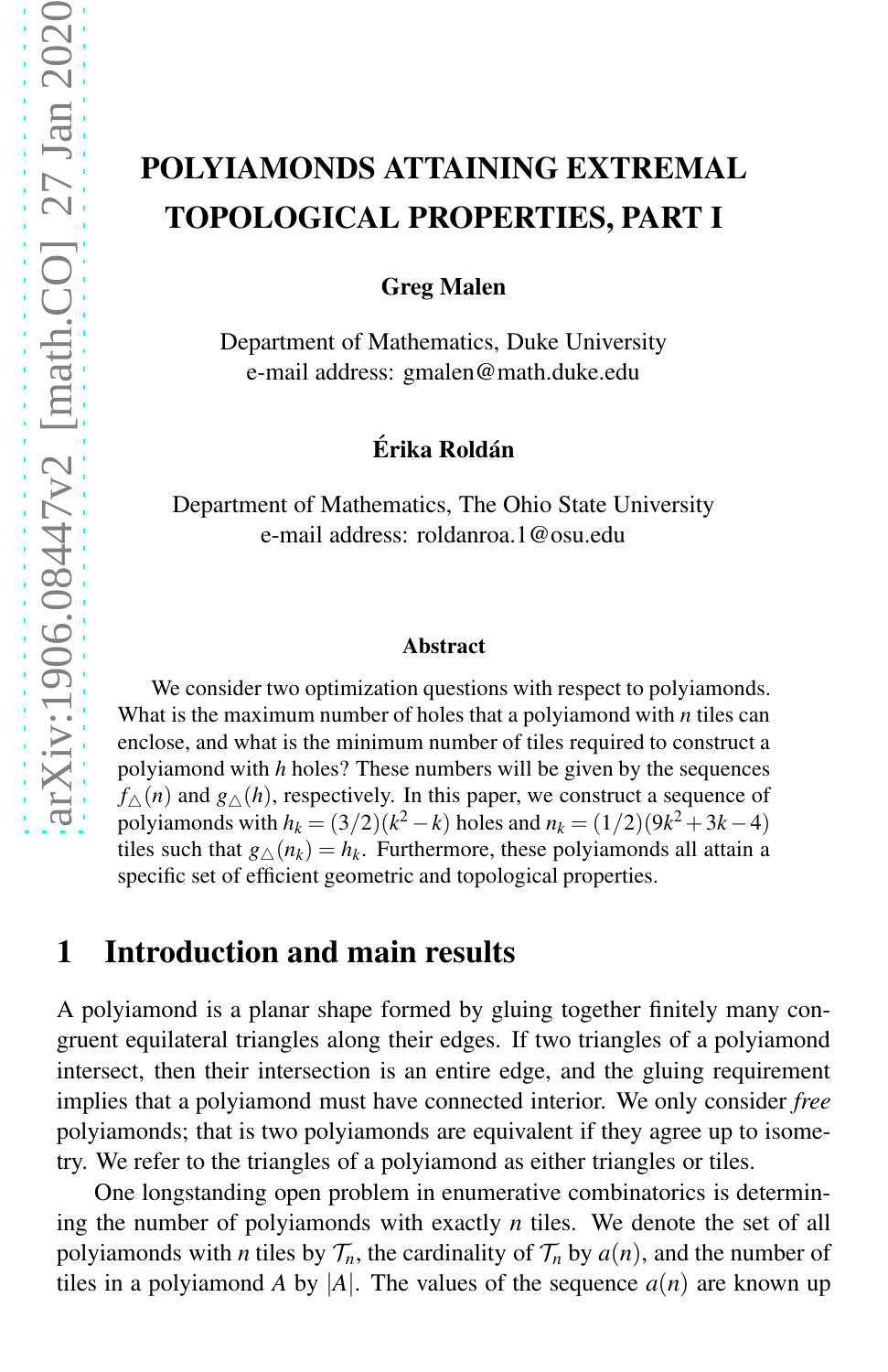to  $n \le 75$  [\[4\]](#page-10-0). It is known that the sequence grows exponentialy fast and that its asymptotic growth constant is equal to  $\lim_{n\to\infty} a(n+1)/a(n)$  (see [\[1\]](#page-10-1) and [\[2\]](#page-10-2) for the most recent improvements on the upper and lower bounds for this constant).

In the present paper, we study the extremal topological combinatorics problems of maximizing the number of holes for a polyiamond with *n* tiles, and conversely, of minimizing the number of tiles required to create a polyiamond with *h* holes.

To be precise about the topology, we consider the tiles of a polyiamond to be closed. Polyiamonds are finite unions of these closed tiles, so they are compact. By Alexander duality [\[6\]](#page-10-3), the number of holes of a polyiamond (the rank of the first homology group) is the number of finite bounded, connected components of the polyiamond's complement in the plane. The area of a hole is defined to be the number of tiles needed to fill it in.

Given a polyiamond *A*, we denote by *h*(*A*) the number of holes in *A*. In Figure [1,](#page-1-0) we show polyiamonds with 1, 2, and 3 holes, respectively. These polyiamonds are optimal in the sense that it is impossible to create more holes with the same number of tiles, and it is impossible to create these numbers of holes with fewer tiles. These two topological and geometric properties are precisely defined in the next two definitions.

**Definition 1.1.** For  $n \geq 1$ , we define the sequence of the maximum number of holes that a polyiamond with *n* tiles can have as

$$
f_{\triangle}(n) := \max_{A \in \mathcal{T}_n} h(A). \tag{1}
$$

**Definition 1.2.** For  $h > 1$ , we define the sequence of the minimum number of tiles needed for constructing a polyiamond with *h* holes as

$$
g_{\triangle}(h) := \min_{h(A) = h} |A|.
$$
 (2)

<span id="page-1-0"></span>As far as we know, this is the first time that the sequences  $f_{\wedge}(n)$  and  $g_{\wedge}(h)$ are being defined and studied.



Figure 1: Polyiamonds with the minimum number of tiles for up to three holes.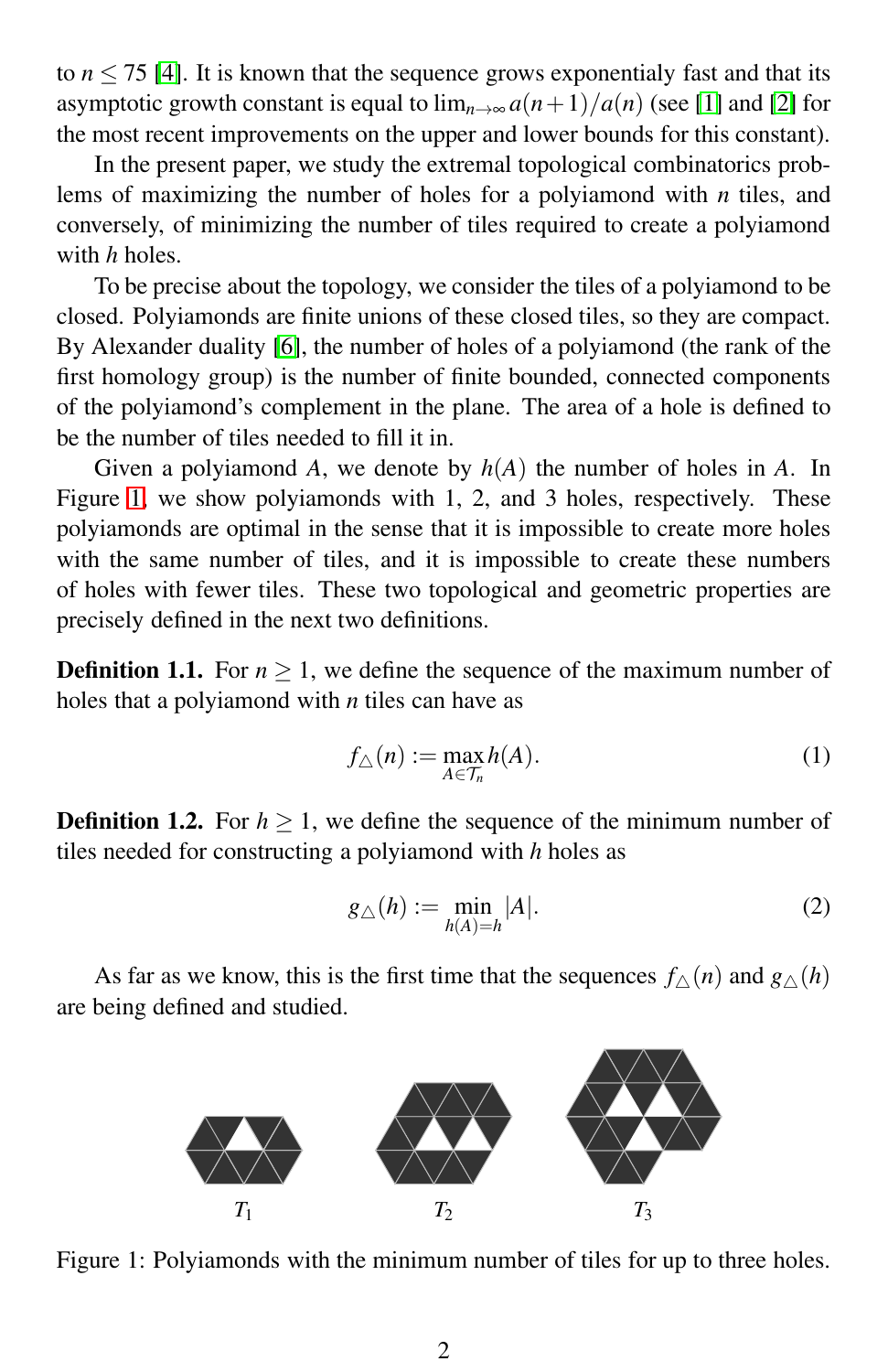Here and throughout,

<span id="page-2-2"></span>
$$
h_k = 3\binom{k}{2} = \frac{3}{2}k^2 - \frac{3}{2}k, \qquad n_k = \frac{9}{2}k^2 + \frac{3}{2}k - 2. \tag{3}
$$

Our main results are the following.

#### <span id="page-2-0"></span>**Theorem 1.1.** *For*  $k > 1$ ,  $g \wedge (h_k) = n_k$

These values are realized by the sequence of spiral polyiamonds *Spirk*, with  $n_k$  tiles and  $h_k$  holes. The elements of this sequence also exhibit efficient geometric and topological properties.

<span id="page-2-1"></span>**Theorem 1.2.** For all  $k > 1$  the dual graph of  $Spir_k$  is a tree, the outer perime*ter of Spir<sub>k</sub> coincides with that of a shape of minimum perimeter for Spir<sub>k</sub> + h*(*Spir<sup>k</sup>* ) *many tiles, and every hole in Spir<sup>k</sup> has an area of 1.*

Analogous sequences to  $f_\wedge$  and  $g_\wedge$  can be defined for polyominoes instead of polyiamonds. A polyiomino is a planar shape formed by gluing together a finitely many congruent squares along their edges. With exhaustive computa-tional work in [\[3\]](#page-10-4) in 2015, Tomás Oliveira e Silva enumerated all polyominoes with less than 28 tiles and determined  $f_{\Box}(n)$  for  $n \le 28$  and  $g_{\Box}(h)$  for  $h \le 8$ .

In 2019, Kahle and Roldán were the first to explicitly study these sequences for polyominoes in [\[7\]](#page-10-5), establishing the first and second order asymptotics of  $f_{\Box}(n)$  and obtaining the values of  $g_{\Box}(h)$  for a sequence with exponential growth. In particular, they show that given  $C_1 > \sqrt{5/2}$  and  $C_2 < \sqrt{3/2}$ , there exists an  $n_0 = n_0(C_1, C_2)$  such that

$$
\frac{1}{2}n - C_1\sqrt{n} \le f(n) \le \frac{1}{2}n - C_2\sqrt{n},
$$

for  $n > n_0$ .

They also prove, in an analogous statement as our result in Theorem [1.1,](#page-2-0) that for

$$
s_k = \frac{1}{3} (2^{2k} - 1),
$$
  $l_k = \frac{1}{3} (2^{2k+1} + 3 \cdot 2^{k+1} + 3),$ 

it is the case that  $g_{\Box}(s_k) = l_k$  for all integers  $k \geq 1$ . In proving this, they construct highly symmetric polyominoes with  $s_k$  tiles and  $l_k$  holes (Figures 1 and 5 in [\[7\]](#page-10-5)), which also satisfy the geometric and topological structural requirements analogous to Theorem [1.2.](#page-2-1)

## 2 Preliminary Results

Define the perimeter  $p(A)$  of a polyiamond to be the number of edges that are on the topological boundary of *A*. For all integers  $n \ge 1$  we denote by  $p_{\min}(n)$ , the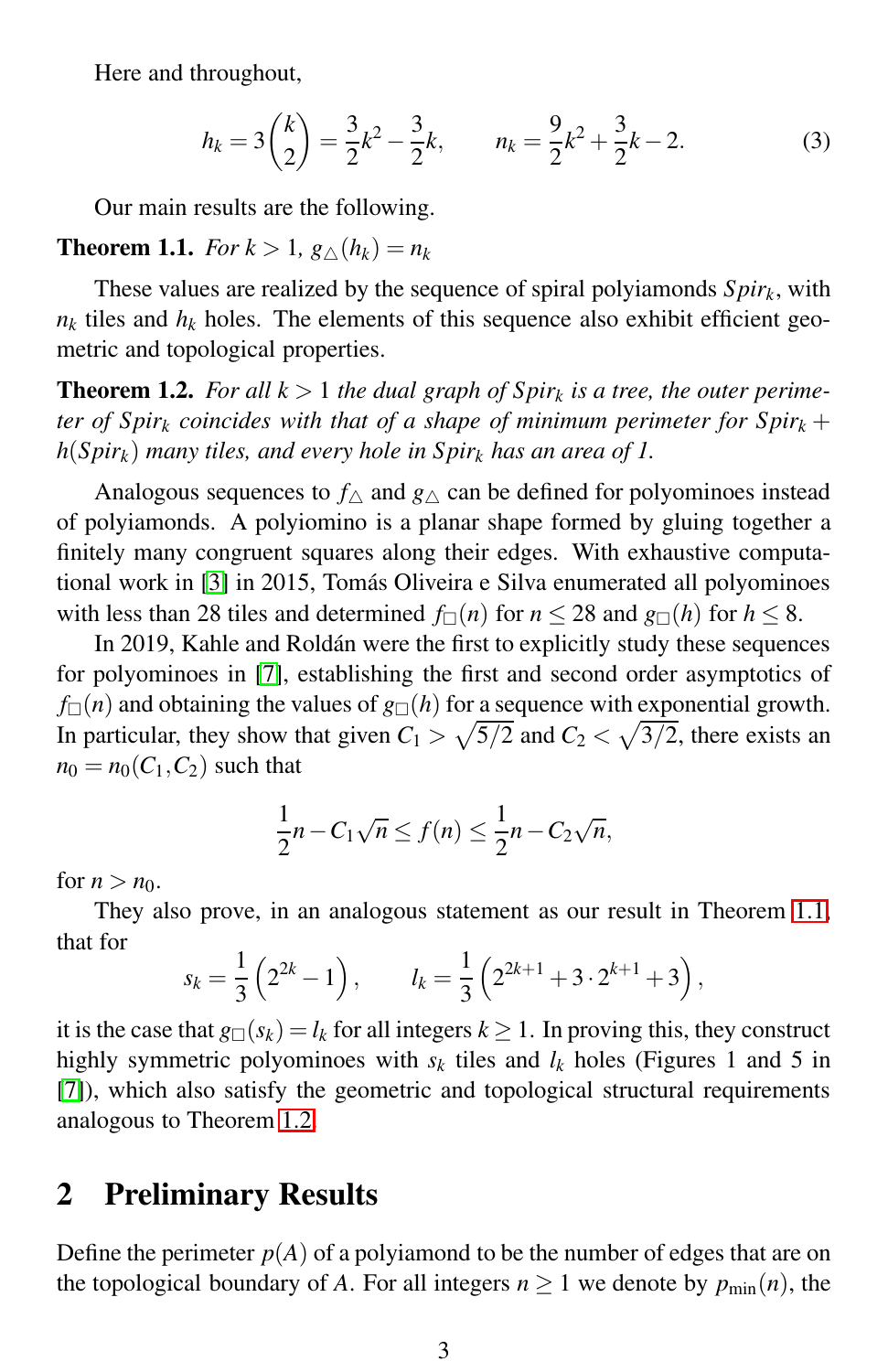minimum perimeter possible for polyiamonds with *n* tiles. In 1976 [\[5\]](#page-10-6), Harary and Harborth proved that

<span id="page-3-1"></span>
$$
p_{min}(n) = 2\left[\frac{1}{2}(n+\sqrt{6n})\right]-n.
$$
 (4)

Furthermore, they showed that the polyiamond in  $\mathcal{T}_n$  in which tiles are placed in a minimal hexagonal spiral attains *pmin*(*n*) for every *n* (See Figure 3 in [\[5\]](#page-10-6) and Figure 13 in [\[9\]](#page-10-7)).

Although  $p_{min}$  is not a monotone function, the increments are always  $+1$  or −1. This fact appears as a comment along with Figure 13 in [\[9\]](#page-10-7), and we include it as part of the following lemma.

<span id="page-3-0"></span>**Lemma 2.1.** *For any natural number n,*  $p_{min}(n+1) = p_{min}(n) \pm 1$ *. Let*  $k \geq 1$ *. Then*  $p_{min}(n) - 1 \leq p_{min}(n+k) \leq p_{min}(n) + k$ , and if  $p_{min}(n+1) = p_{min}(n) + 1$ , *then*  $p_{min}(n) \leq p_{min}(n+k)$ .

*Proof.* As noted in [\[9\]](#page-10-7), in the hexagonal spiral the  $(n+1)$ -th tile shares one edge with the *n*-th tile, and if it is pointing outward from the center then it shares a second edge with a tile that was placed in the previous layer of the spiral. So if the  $(n+1)$ -th tile is pointing outward, it closes two edges of the perimeter while adding one, and

$$
p_{min}(n+1)=p_{min}(n)-1.
$$

Conversely, if the  $(n + 1)$ -th tile is pointing inward, it only shares the one connecting edge with the *n*-th tile. So it closes one while adding two, and

$$
p_{min}(n+1) = p_{min}(n) + 1.
$$

Thus  $p_{min}(n + k) - p_{min}(n) \leq k$ , since each additional tile can add at most one edge to the perimeter.

Along a given side of this hexagonal shape, the tiles alternate between outward and inward, except at the corners where two inward facing tiles are placed one after the other (see Figure 13 in [\[9\]](#page-10-7)). Hence along a given side,  $p_{min}$  alternates between values  $i-1$  and  $i$ , and along the next side it alternates between *i* and  $i + 1$ . Therefore once the threshold *i* is reached by  $p_{min}(n)$ , it can never drop below  $i - 1$  as *n* increases. Furthermore, the outward facing tiles achieve the smaller of the two perimeter values along a side, and  $p_{min}(n+1) = p_{min}(n) + 1$  if and only if the *n*-th tile is outward facing, so for such an *n* we have  $p_{min}(n) \leq p_{min}(n+k)$  for any  $k \geq 1$ .

The number of edges which are on the boundary of two tiles of a polyiamond *A* will be denoted by *b*(*A*). These are the edges contained in the interior of *A*.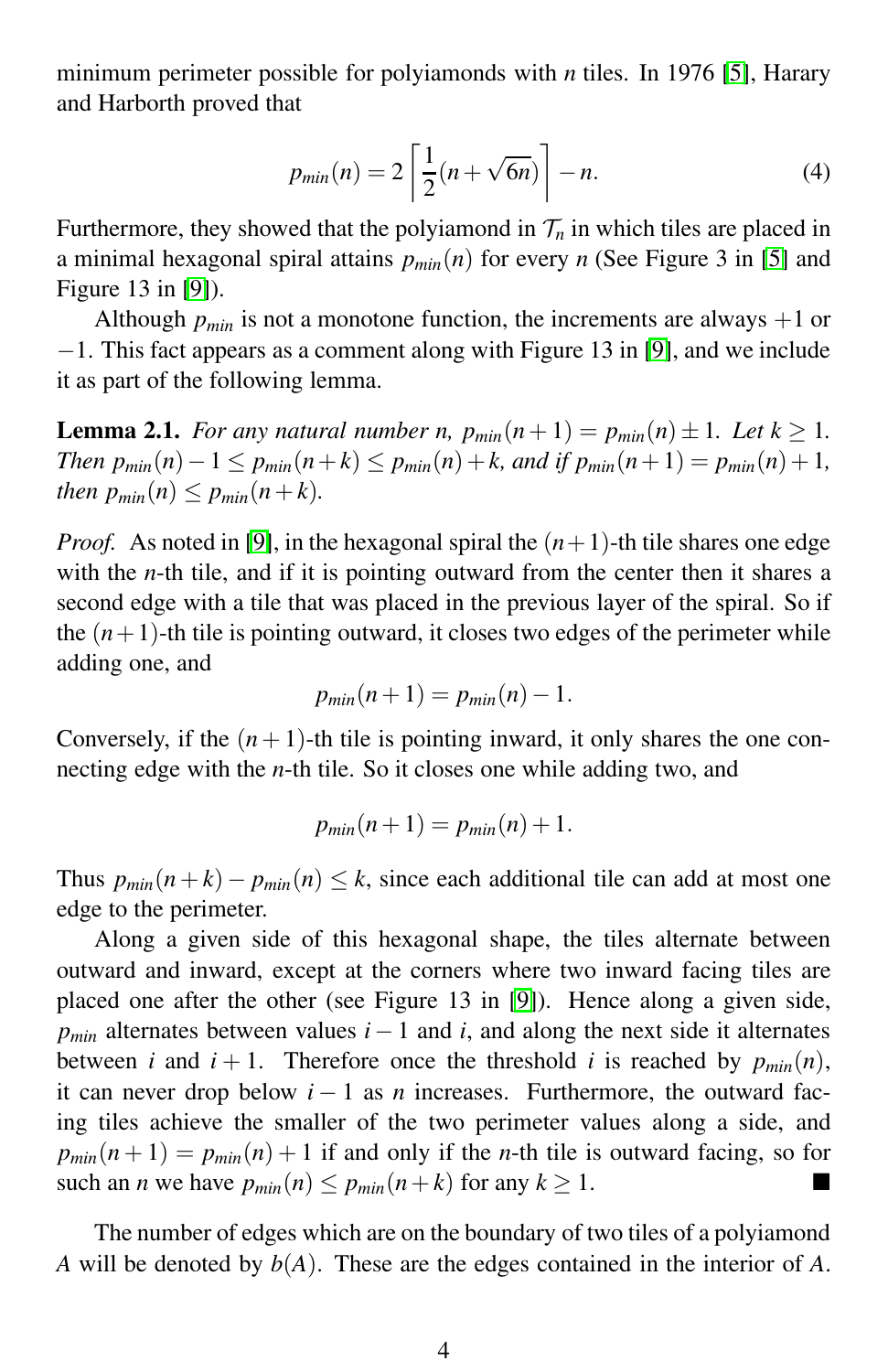Observe that all the edges of the individual tiles of *A* necessarily either belong to the perimeter or to the interior of *A*. This means that

<span id="page-4-0"></span>
$$
3n = p(A) + 2b(A). \tag{5}
$$

Let  $b_{min}(n)$  be the minimum number of interior edges that a polyiamond with *n* tiles can have. We associate a dual graph to a polyiamond by considering each polygon as a vertex and by connecting any two of these vertices if they share an edge, so that  $b(A)$  is precisely the number of edges in this graph.

Since polyiamonds have connected interiors by definition, the associated dual graph of a polyiamond is connected and has a spanning tree. Then the dual graph of a polyiamond with *n* tiles has *n* vertices, and its spanning tree has *n*−1 edges. Hence  $b_{\min}(n) > n-1$ . Observing that the polyiamond *C* in which *n* tiles are placed in a row has exactly  $b(C) = n - 1$ , we conclude that  $b_{min}(n) = n - 1$ .

To distinguish which edges on the perimeter bound holes in a polyiamond *A*, we define the hole perimeter  $p_h(A)$  to be the number of edges bounding holes, and the remaining outer perimeter  $p_{out}(A)$  to be the number of edges which do not bound holes, so that

<span id="page-4-1"></span>
$$
p(A) = p_{out}(A) + p_h(A). \tag{6}
$$

If a polyiamond *A* is simply connected, then  $p(A) = p_{out}(A)$ . Using these parameters, we formulate a necessary condition for the existence of a polyiamond with *n* tiles and *h* holes.

#### 2.1 A Topological Isoperimetric Inequality

Lemma 2.2. *If there exists a polyiamond with n tiles and h holes, then*

$$
h \le \frac{3n - 2b_{\min}(n) - p_{\min}(n+h)}{3}.
$$
 (7)

*Proof.* Let *A* be a polyiamond with *n* tiles and *h* holes, and total hole area  $h + j$ for some  $j \ge 0$ . Then by [\(5\)](#page-4-0) and [\(6\)](#page-4-1),

$$
p_h(A) = 3n - 2b(A) - p_{out}(A).
$$
 (8)

Since  $b(A) \ge b_{min}(n)$ , and by filling in each hole we observe that  $p_{out}(A) \ge$  $p_{min}(n+h+j)$ , we have that

$$
p_h(A) \le 3n - 2b_{min}(n) - p_{min}(n + h + j).
$$
 (9)

Holes in polyiamonds have at least three edges, so let  $p_h(A) = 3h + i$  for some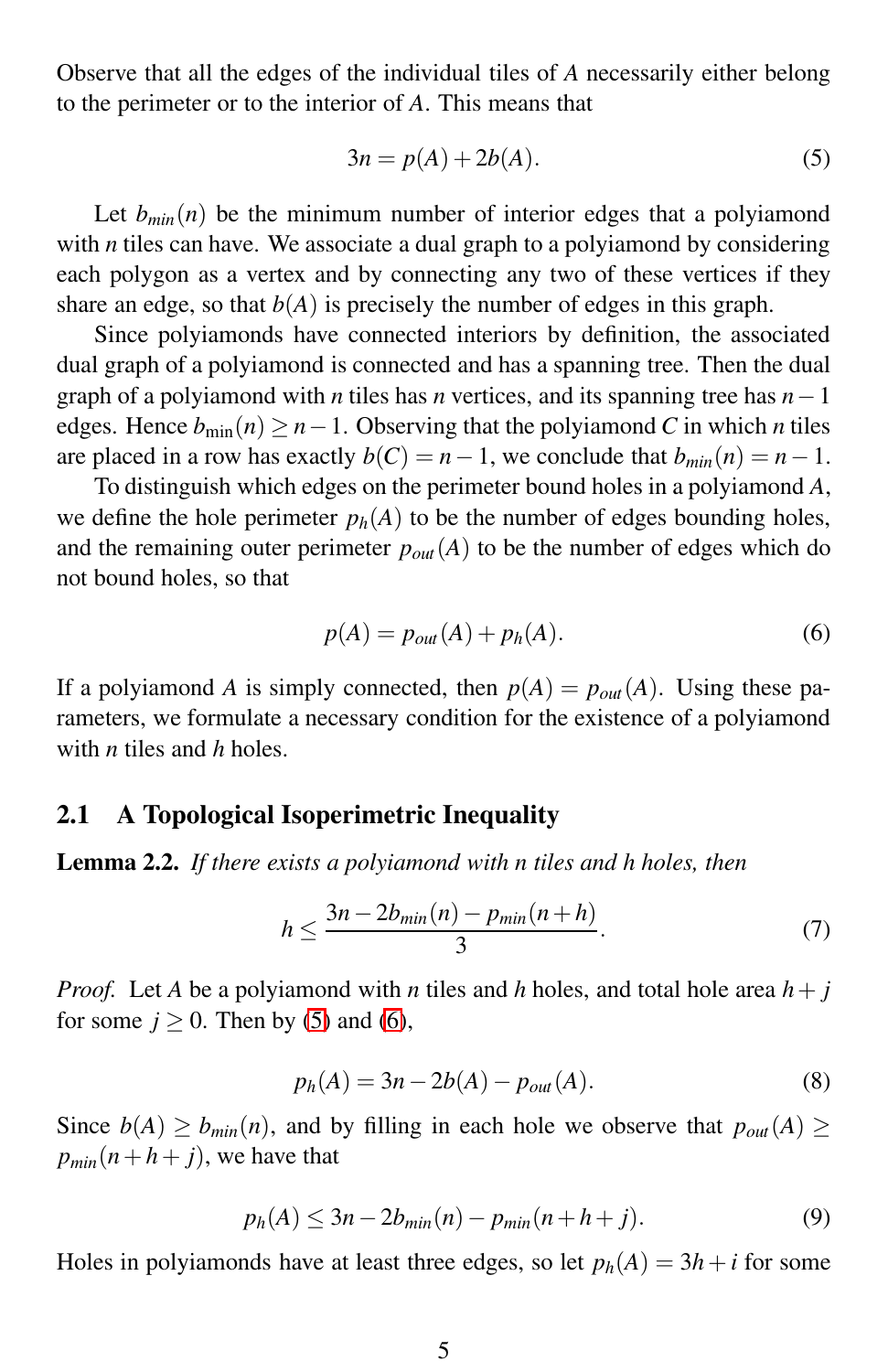$i = i(j) > 0$ . Then

$$
3h + j \le 3n - 2b_{min}(n) - p_{min}(n + h + j)
$$
  
\n
$$
\implies 3h \le 3n - 2b_{min}(n) - p_{min}(n + h + j) - i.
$$

If  $j = i = 0$ , then trivially  $p_{min}(n+h) = p_{min}(n+h+j) - i$ . Otherwise  $j, i > 0$ , and by Lemma [2.1,](#page-3-0)

$$
p_{min}(n+h) - 1 \le p_{min}(n+h+j)
$$
  
\n
$$
\implies p_{min}(n+h) \le p_{min}(n+h+j) + 1 \le p_{min}(n+h+j) + i.
$$

Plugging this into the right side of the preceding inequality and dividing by three, we have the desired result.

For convenience, we define notation for this upper bound function,

$$
M(n,h) = \frac{3n - 2b_{min}(n) - p_{min}(n+h)}{3}
$$
  
= 
$$
\frac{n + 2 - p_{min}(n+h)}{3}.
$$
 (10)

<span id="page-5-0"></span>**Corollary 2.2.1.** *If a polyiamond exists with n tiles and h holes, then*  $M(n,h)$  > *h. And conversely if M*(*n*,*h*) < *h, then no such polyiamond can exist. Thus if a polyiamond exists with n tiles and h holes such that*  $n = \min\{n : M(n,h) = h\}$ *, then*  $g(\wedge h) = n$ *.* 

Next we examine  $M(n, h)$  as a function of *n*, and consider the set of *n* for which  $M(n, h) \geq h$ .

#### **Lemma 2.3.** *The function*  $M(n,h)$  *is non decreasing in n.*

*Proof.* Let  $i \ge 1$  be an integer. Then applying Lemma [2.1](#page-3-0) to  $M(n+i, h)$ ,

$$
M(n+i, h) = \frac{n+i+2+2-p_{min}(n+h+i)}{3}
$$

$$
\geq \frac{n+i+2-p_{min}(n+h)-i}{3}
$$

$$
\geq \frac{n+2-p_{min}(n+h)}{3}
$$

$$
= M(n,h).
$$

 $\blacksquare$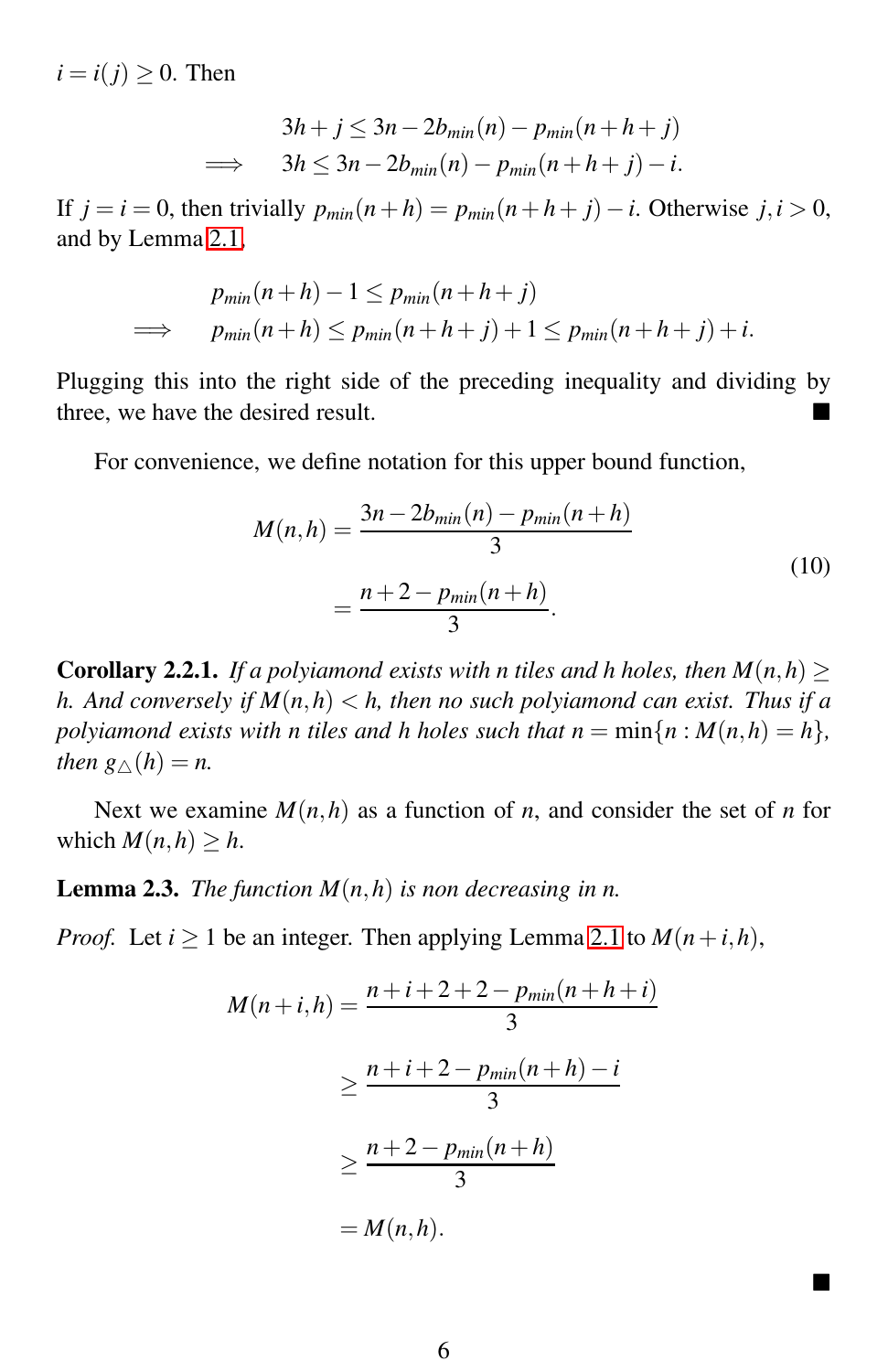In Section [3,](#page-7-0) we construct a sequence of polyominoes  $Spir_k$  and prove Theorem [1.1](#page-2-0) by showing that

$$
|Spir_k| = \min\{n : M(n,h_k) = h_k\}.
$$
\n(11)

#### 2.2 Basic Shapes in the Triangular Lattice

In the rest of this section we introduce some terminology to describe arrangements of polyiamonds and to assist in counting. We take the equilateral triangular lattice in the plane, oriented so that each triangle has a horizontal edge. We call a triangle an *up*-triangle if the horizontal edge is at the base, and a *down*triangle if the horizontal edge is on top. Let  $\text{Hex}_k$  be the regular hexagon in this lattice with side length  $k$ , and refer to the concentric hexagonal layers as  $L_k = \text{Hex}_k - \text{Hex}_{k-1}$ . Hex<sub>*k*</sub> and  $L_k$  are polyiamonds themselves, but will primarily be used as metric benchmarks in this lattice to describe the positions of the tiles of a given polyiamond. Since we only consider free polyiamonds, these are all assumed to be centered at the same origin.

<span id="page-6-0"></span>

Figure 2: Central hexagons and layers, with  $L_3$  divided into trapezoids.

For every  $k \geq 1$ ,  $L_k$  decomposes into 6 trapezoidal row polyiamonds each containing *k* up-triangles and *k*−1 down-triangles, or vice versa (see Figure [2\)](#page-6-0). Thus,

$$
|L_k| = 6(k + k - 1) = 12k - 6,
$$
  

$$
|Hex_k| = \sum_{i=1}^{k} (12i - 6) = 12{k + 1 \choose 2} - 6k = 6k^2.
$$
 (12)

<span id="page-6-1"></span>The sequences  $h_k$  and  $n_k$  from [\(3\)](#page-2-2) are such that  $n_k + h_k = 6k^2 - 2$ . These sequences will be, respectively, the maximum number of holes that can be created within  $Hex_k$  and the minimum number of tiles necessary to do so. The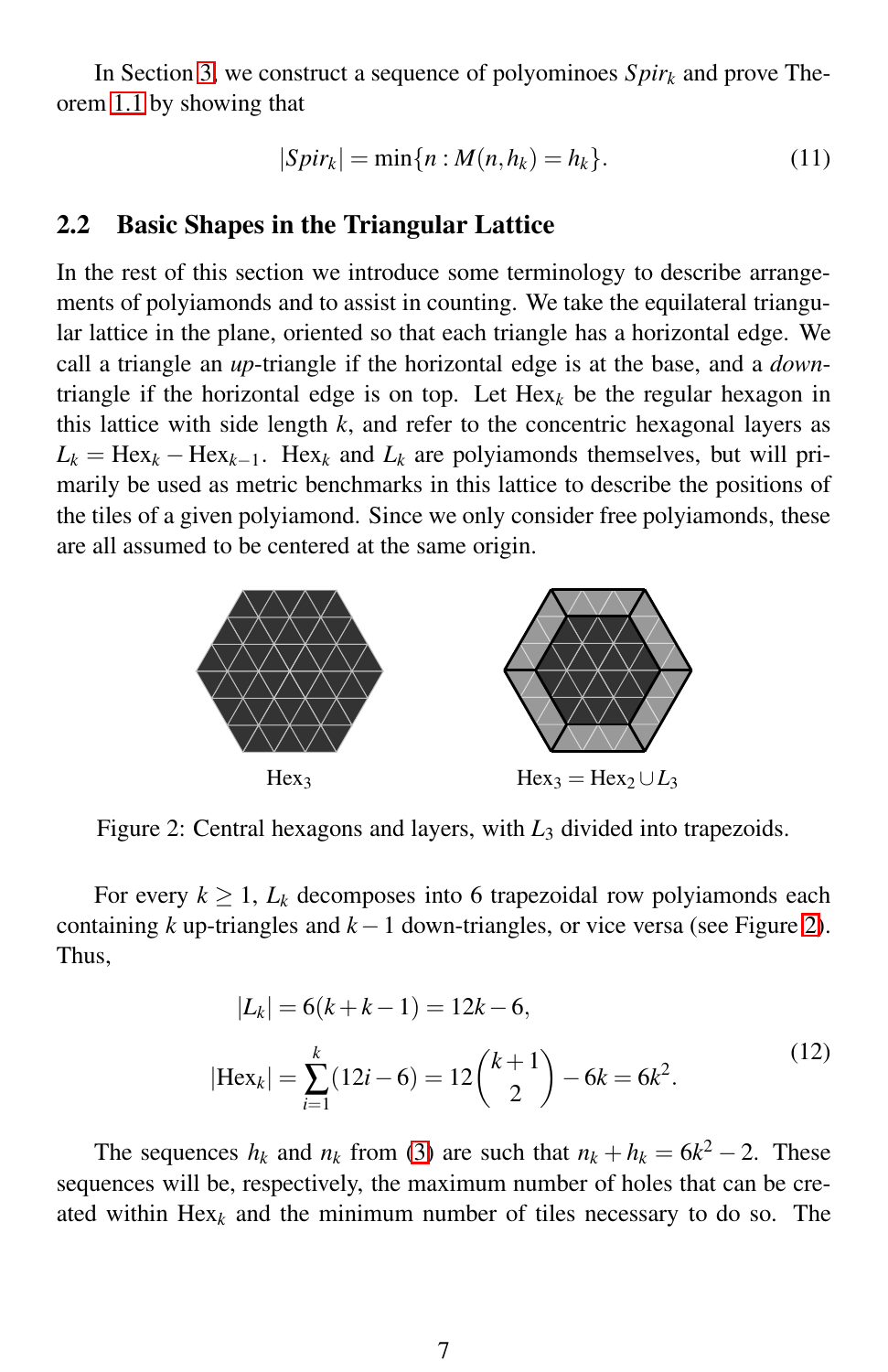difference terms in these sequences are

$$
h_{k+1} - h_k = 3k.\t\t(13)
$$

And

$$
n_{k+1} - n_k = 9k + 6. \tag{14}
$$

That is, in the  $(k+1)$ -th hexagonal layer  $L_{k+1}$ , we will create 3*k* holes by adding  $9k+6$  triangles.

### <span id="page-7-0"></span>3 Proof of Theorems [1.1](#page-2-0) and [1.2](#page-2-1)

<span id="page-7-1"></span>We begin by constructing a sequence of *spiral* polyiamonds  $\{Spir_k\}_{k\geq 2}$ . It is constructed inductively from *Spir*<sup>2</sup> and *Spir*<sup>3</sup> in Figure [3.](#page-7-1)



Figure 3: The first two elements of the sequence *Spirk*.

The *k*-th element in the sequence is built from *Spirk*−<sup>2</sup> by first adding the last two tiles in the bottow right corner of *Lk*−2. Then add all down-triangles in  $L_{k-1}$ , and all of  $L_k$  except the two tiles in its bottom right corner. Next, to ensure the interior is connected, take the penultimate up-triangle, from left to right, in the bottom row of  $L_{k-2}$  and shift it down and to the right, to the penultimate up-space in the bottom row of *Lk*−<sup>1</sup> (see Figure [4\)](#page-8-0). This creates *Spirk*, a spiral of holes with central *Spir*<sup>2</sup> and *Spir*<sup>3</sup> configurations, depending on whether *k* is even or odd, respectively. We depict *Spir*<sub>15</sub> in Figure [5.](#page-9-0)

<span id="page-7-2"></span>**Lemma 3.1.** *For all*  $k > 1$ *, we have that*  $|Spir_k| = n_k$  *and*  $h(Spir_k) = h_k$ *.* 

*Proof of Lemma [3.1.](#page-7-2)* All elements of {*Spirk*}, have holes outside of the central configuration are up-triangles. Triangles in a layer are evenly split between up and down, so  $L_{k-1}$  contains  $6k-9$  up-triangles by equation [\(12\)](#page-6-1). In building *Spir<sub>k</sub>* from *Spir<sub>k−2</sub>*, every up-triangle in  $L_{k-1}$  becomes a hole except for the one which is filled by the tile from *Lk*−<sup>2</sup> to connect the spiral, which of course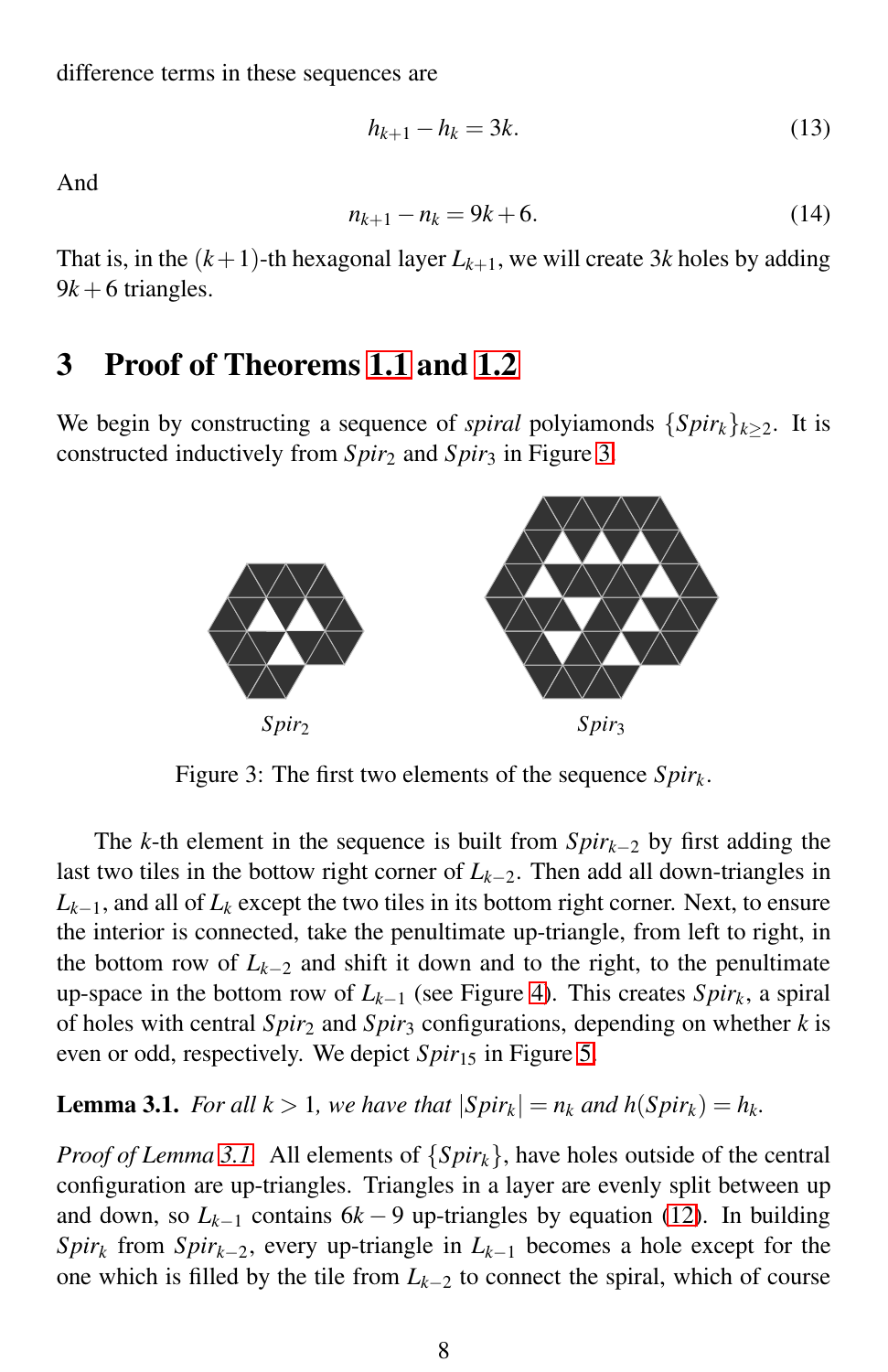<span id="page-8-0"></span>

Figure 4: From left to right: Fill in bottom corner of  $L_2$  in  $Spir_2$ ; add all downtriangles in  $L_3$  and all but the bottom right two tiles in  $L_4$ ; finally move the tile  $t$ from  $L_2$  to  $L_3$  to get  $Spir_4$ .

creates one up-triangle hole in  $L_{k-2}$  that was not there before. So the number of holes added in this process is precisely the number of up-triangles in *Lk*−1.  $\text{Thus } h(Spir_k) = h(Spir_{k-2}) + 6k - 9.$ 

From Figure [3](#page-7-1) it is clear that  $h(Spir_2) = 3 = h_2$  and  $h(Spir_3) = 9 = h_3$ . Fix  $k \geq 4$  and assume that the formula holds for all values less than *k*. Then  $h(Spir_{k-2}) = h_{k-2}$ , and

$$
h(Spir_k) = h_{k-2} + 6k - 9
$$
  
=  $\frac{3}{2}k^2 - \frac{3}{2}k$ .

By induction,  $h(Spir_k) = h_k$  for all integers  $k \ge 2$ . And these polyiamonds fill out all of  $Hex_k$  except for the bottom right two triangles, so

$$
|Spir_k| = 6k^2 - 2 - h_k = n_k.
$$

▅

Ë

*Proof of Theorem [1.1.](#page-2-0)* In Lemma [3.1,](#page-7-2) we proved that for all  $k > 1$ , we have that  $|Spir_k| = n_k$  and  $h(Spir_k) = h_k$ . Thus, to finish the proof we need to show that  $g_{\triangle}(h(Spir_k)) = |Spir_k|$ . It is easy to check by a straight forward computation that  $M(n_k, h_k) = h_k$  and that  $M(n_k - 1, h_k) < h_k$ . Thus, by Corollary [2.2.1](#page-5-0) we conclude that

$$
g_{\triangle}(h(Spir_k))=|Spir_k|.
$$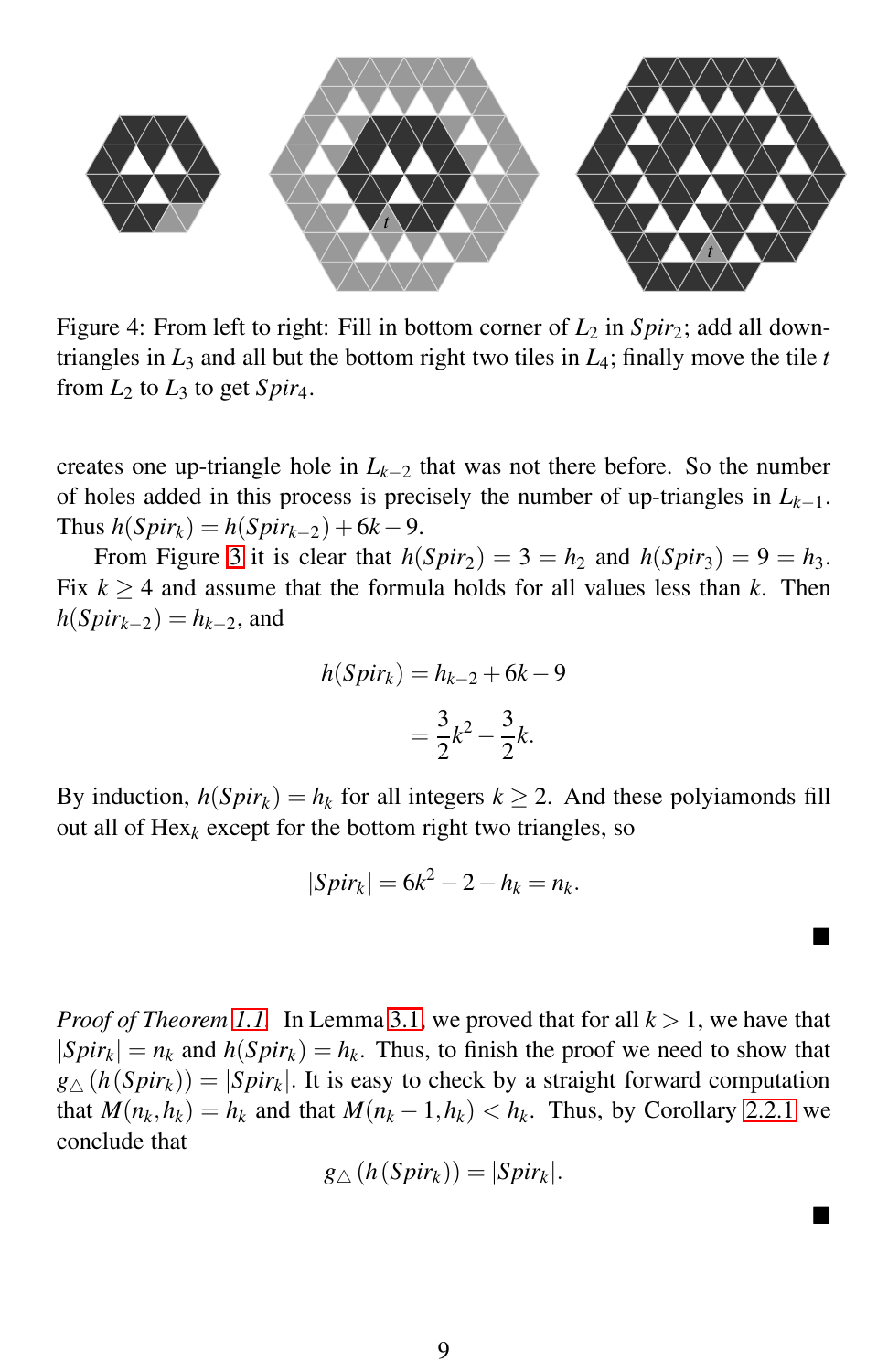*Proof of Theorem [1.2.](#page-2-1)* Observe first that for each  $k > 1$ , every hole of the polyiamond *Spir<sub>k</sub>* has an area of one. Also, by definition of  $M(n,h)$  we have that  $b(Spir_k) = n_k - 1$  which implies that the dual graph of  $Spir_k$  is a tree. Fi-nally, by [\(4\)](#page-3-1) and the fact that  $Spir_k$  has only holes of area 1 we conclude that  $p_{out}(Spir_k) = p_{min}(n_k + h_k).$ 

## 4 Concluding Remarks

In Part II of this work we completely answer this problem, determining the value of  $g \wedge (h)$  for every  $h \ge 1$ . We call a polyiamond *A* with  $|A| = g \wedge (h(A))$ *crystallized*, and prove that the set of structural conditions in Theorem [1.2](#page-2-1) is in fact equivalent to crystallization for polyiamonds. This is in contrast to the situation for polyominoes [\[8\]](#page-10-8), where these optimal structural conditions imply crystallization but are not equivalent.

<span id="page-9-0"></span>

Figure 5: Spir<sub>15</sub>